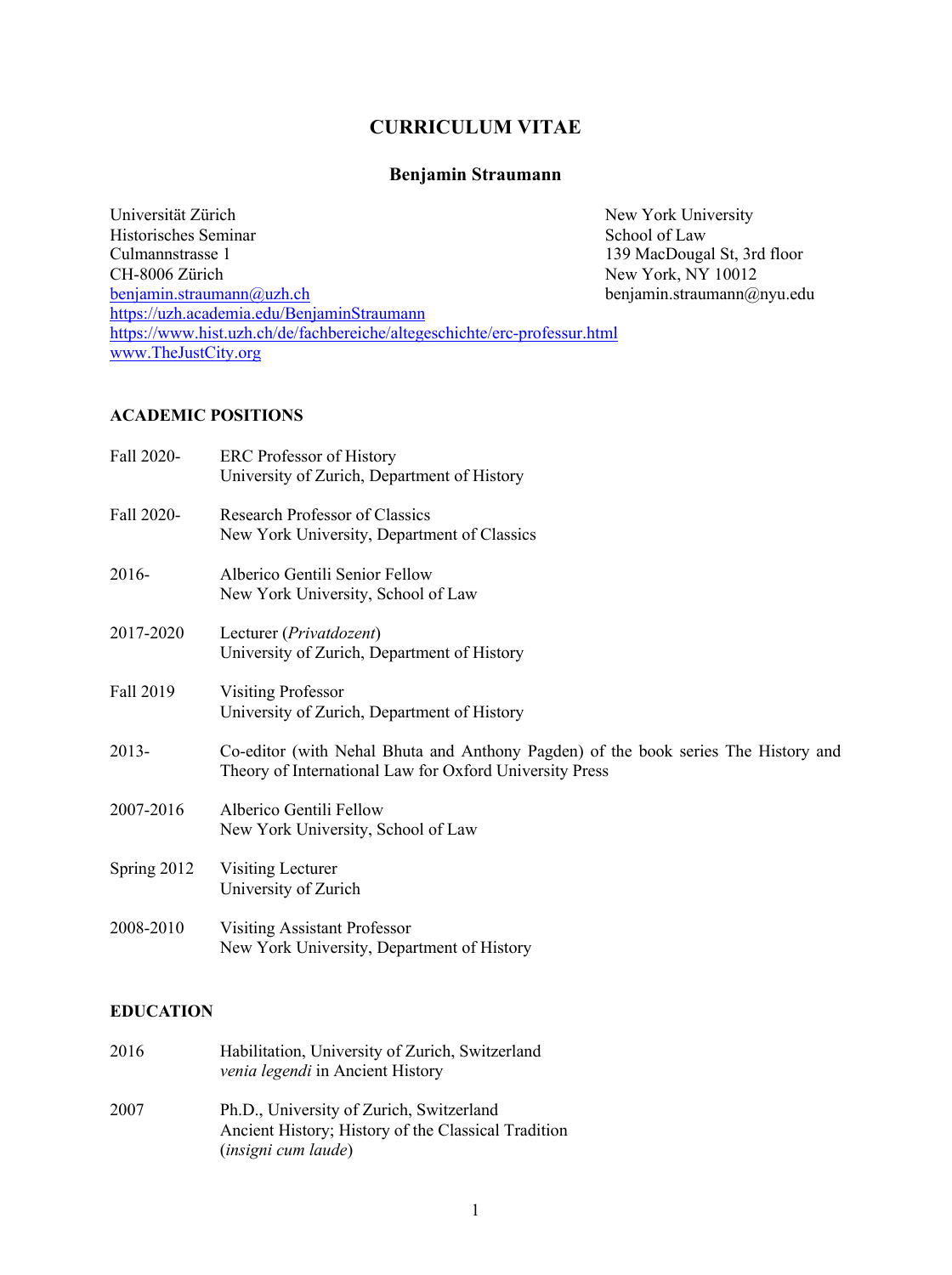| 2002-2004 | Visiting Doctoral Student<br>Columbia University, Department of Classics                            |
|-----------|-----------------------------------------------------------------------------------------------------|
| 2000      | M.A., University of Zurich, Switzerland<br><b>Ancient History</b><br>Minors: Philosophy, Public Law |

1997-1998 Erasmus Scholar, Università degli Studi III di Roma, Italy

# **GRANTS, AWARDS AND SCHOLARSHIPS**

| 2020-2025 | ERC Consolidator Grant (EUR 1,775,000.00)                                                            |
|-----------|------------------------------------------------------------------------------------------------------|
| Fall 2009 | Research Fellow, University of Oxford<br>Balliol College and Faculty of Classics, Oxford, UK         |
| 2008-2011 | Fellowship for Advanced Researchers<br>Swiss National Science Foundation, Bern, Switzerland          |
| 2007-2008 | Samuel I. Golieb Fellow in Legal History<br>New York University, School of Law                       |
| 2006-2007 | Global Research Fellow, Hauser Global Law School Program<br>New York University, School of Law       |
| 2004-2005 | Visiting Doctoral Researcher, Hauser Global Law School Program<br>New York University, School of Law |
| 2001-2004 | Forschungskredit der Universität Zürich (Grant)<br>University of Zurich, Switzerland                 |
| 1997-1998 | Erasmus Scholar<br>Università degli Studi III di Roma                                                |

# **PUBLICATIONS**

# **Books**

| 2016 | Crisis and Constitutionalism: Roman Political Thought from the Fall of the Republic to        |
|------|-----------------------------------------------------------------------------------------------|
|      | the Age of Revolution. Oxford and New York: Oxford University Press. (paperback 2018;         |
|      | Chinese translation forthcoming, Kaicheng Fang trans., SDX Joint Publishing, 2020)            |
|      | Reviews: Dan Edelstein, Vickie Sullivan, Patricia Springborg, Global Intellectual History     |
|      | (special issue dedicated to <i>Crisis and Constitutionalism</i> , with Reply, 2019);          |
|      | Kinch Hoekstra, <i>History of Political Thought</i> (forthcoming); Ermanno Malaspina,         |
|      | Ciceroniana On Line 4, 1 (2020); David Rafferty, Journal of Roman Studies (2019);             |
|      | Clifford Ando, <i>Phoenix</i> 72, 3-4 (2018): 395-397; Michelle T. Clarke, <i>New England</i> |
|      | Classical Journal 44, 2 (2018); David Potter, Law & Liberty (2018); Dean Hammer, Polis        |
|      | 35 (2018); Malcolm Schofield, American Historical Review 122, 1 (2017); James E. G.           |
|      | Zetzel, Classical World 110, 1 (2016); Ayelet Haimson Lushkov, Bryn Mawr Classical            |
|      | Review 2017.01.49; Daniel Kapust, Perspectives on Politics 14, 4 (2016); Jo-Marie             |
|      | Claassen, CJ-Online 2016.11.02; David Dyzenhaus, The New Rambler (October 25,                 |
|      | 2016); Alexander Yakobson, The Ancient History Bulletin 29 (2015): 157-177.                   |
|      |                                                                                               |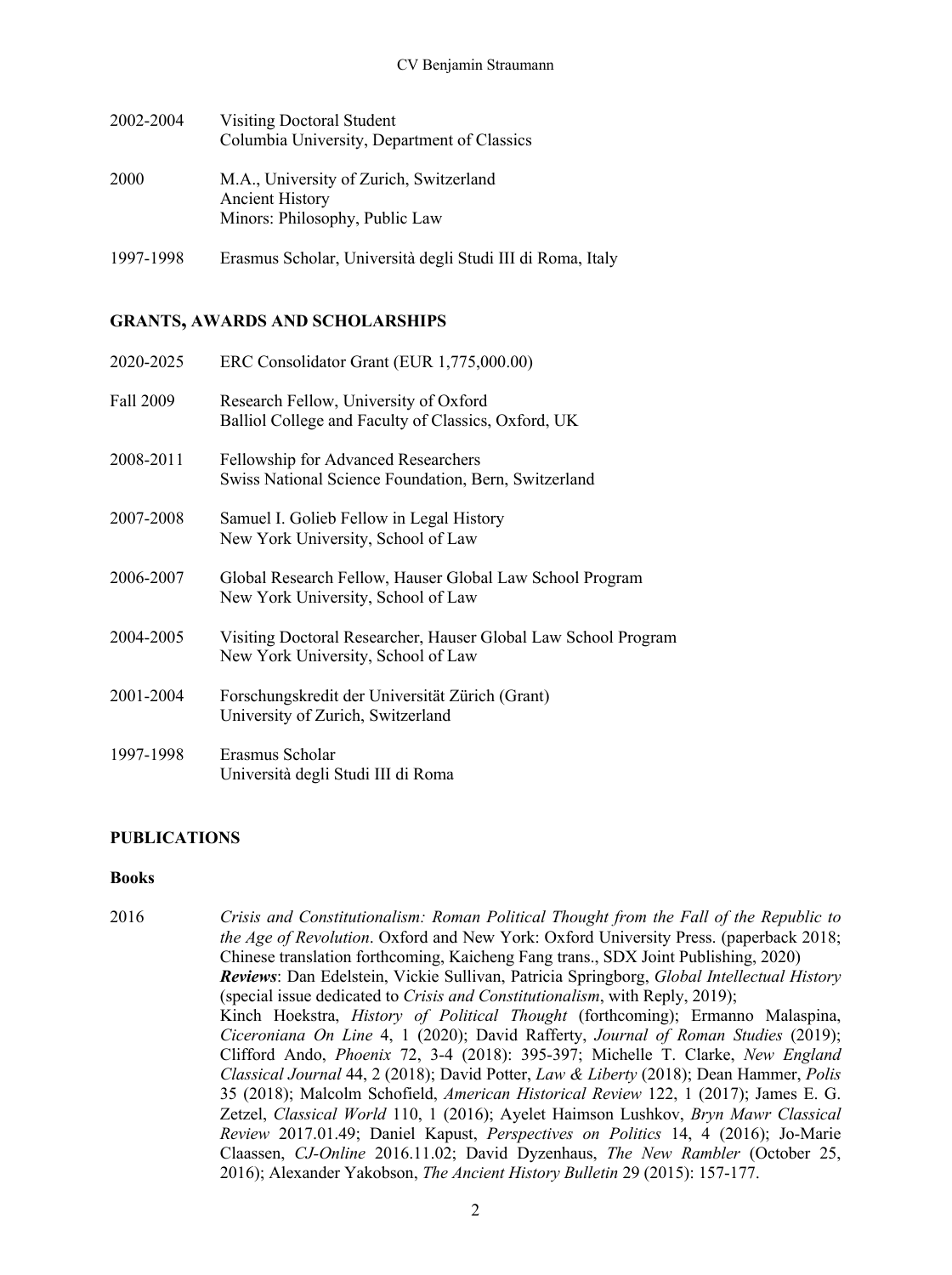2015 *Roman Law in the State of Nature: The Classical Foundations of Hugo Grotius' Natural Law*. Ideas in Context. Cambridge: Cambridge University Press. (paperback 2019; extensively revised, expanded and updated English edition of my 2007 monograph) *Reviews*: Knud Haakonssen, *Bryn Mawr Classical Review* 2016.01.32; Arthur Weststeijn, *Journal of the Northern Renaissance* (February 2016); Peter Schröder, *History Today* (March 2016); Michael Stolleis, *Historische Zeitschrift* 303, 1 (2016); Daniel Lee, *History of Political Thought* (2016); Jacob Giltaij, *Grotiana* 37 (2016); Fernando Pérez Godoy, *Revista de estudios histórico-jurídicos* 39 (2017).

2011 Alberico Gentili. *The Wars of the Romans: A Critical Edition and Translation of* De armis Romanis*.* Edited and with an introduction by Benedict Kingsbury and Benjamin Straumann, trans. David Lupher. Oxford: Oxford University Press. *Reviews*: Dana Sutton, *Bryn Mawr Classical Review* 2011.07.48 [cf. our Response to this review in *Bryn Mawr Classical Review* 2011.09.29]; David Bederman, *The American Journal of International Law* 105, 4 (2011): 839-844; Dominique Gaurier, *The Legal History Review* 79, 3/4 (2011): 566-568; Andreas Wagner, *European Journal of International Law* 23, 3 (2012): 873-886; Mark Antaki, *McGill Law Journal* 57, 4 (2012): 1009-1013; Edmund P. Cueva, *Sixteenth Century Journal* 43, 3 (2012): 949-50; Rebecca Langlands, *Greece & Rome* 59, 1 (2012): 113; Clifford Angell Bates, *Political Studies Review* 11, 2 (2013): 235-236; Peter Schröder, *Zeitschrift für Historische Forschung* 41, 2 (2014): 338-340.

2010 *The Roman Foundations of the Law of Nations: Alberico Gentili and the Justice of Empire*. Edited and with an Introduction by Benedict Kingsbury and Benjamin Straumann. Oxford: Oxford University Press. [contributors include Clifford Ando, Benedict Kingsbury, Martti Koskenniemi, Noel Malcolm, Anthony Pagden, Diego Panizza, John Richardson, Jeremy Waldron]

*Reviews*: Christopher Smith, *Bryn Mawr Classical Review* 2011.11.30; David Bederman, *The American Journal of International Law* 105, 4 (2011): 839-844; Andreas Wagner, *European Journal of International Law* 23, 3 (2012): 873-886; Mark Antaki, *McGill Law Journal* 57, 4 (2012): 1009-1013; Anthony Carty, *Leiden Journal of International Law* 26, 2 (2013): 487-492; Valentina Vadi, *Journal of the History of International Law* 16 (2014): 157-177.

2007 *Hugo Grotius und die Antike. Römisches Recht und römische Ethik im frühneuzeitlichen Naturrecht*. Studien zur Geschichte des Völkerrechts 14, ed. A. Bogdandy, M. Stolleis. Baden-Baden: Nomos Verlagsgesellschaft. [revised doctoral dissertation, published in a monograph series of the Max Planck Institute for European Legal History in Germany] *Reviews*: Christian Gizewski, *Historische Zeitschrift* 287 (2008), pp. 123f.; Randall Lesaffer, *Journal of the History of International Law* 10 (2008), pp. 343-347; Florian Mühlegger, *H-Soz-u-Kult*, *H-Net Reviews* 09.06.2009; Christian Gizewski, *Sehepunkte* 9 (2009), URL: http://www.sehepunkte.de/2009/09/13370.html; Gerhard Köbler, *Zeitschrift der Savigny-Stiftung für Rechtsgeschichte Germanistische Abteilung* 127 (2010), pp. 664f.; Arno Buschmann, *Zeitschrift für Neuere Rechtsgeschichte* 32, 2 (2010), pp. 124- 126; Carlos Sánchez-Moreno Ellart, *Bryn Mawr Classical Review* 2010.04.38.

### **Articles in peer-reviewed journals and book chapters**

- forthcoming "Roman Rights Talk: Subjective Rights in Cicero and Livy" (with Dan Edelstein), *History of Political Thought*.
- forthcoming "Justice and Republicanism," in F. Lovett, M. Sellers (eds.), *Oxford Handbook of Republicanism*. Oxford: Oxford University Press.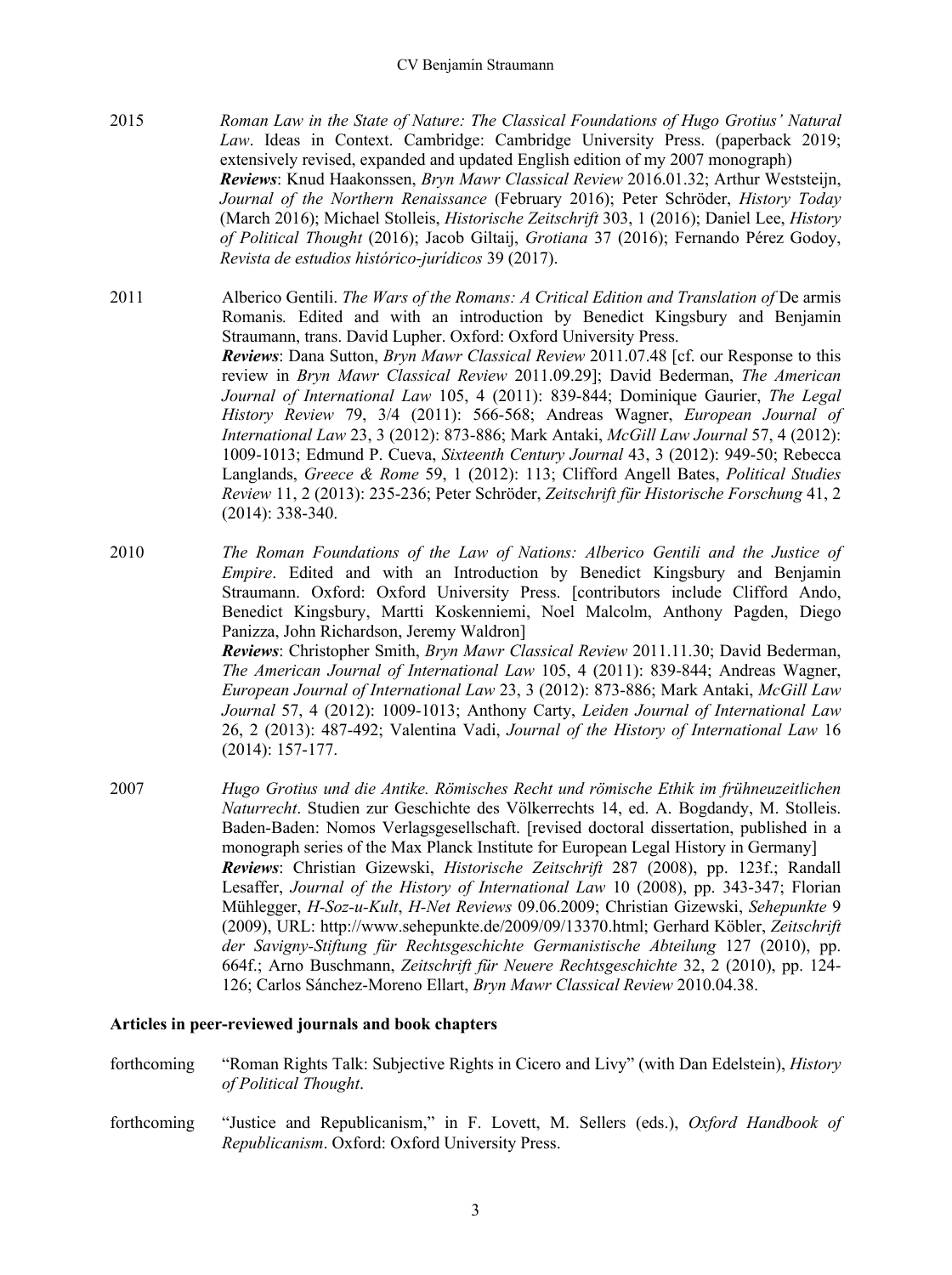| forthcoming | "Cicero und die Aufklärung in Basel," in E. Malaspina, C. Scheidegger Lämmle (eds.),<br>Cicero in Basel: Reception Histories from a Humanist City. Basel: Schwabe Verlag.                                                                                                               |
|-------------|-----------------------------------------------------------------------------------------------------------------------------------------------------------------------------------------------------------------------------------------------------------------------------------------|
| 2022        | "Thucydides, Hobbes, and the Melian Dialogue," in A. Peters, M. Somos (eds.), The State<br>of Nature: Histories of an Idea. Leiden: Brill Publishers.                                                                                                                                   |
| 2021        | "Grotius on Sociability," in R. Lesaffer, J. Nijman (eds.), The Cambridge Companion to<br>Hugo Grotius. Cambridge: Cambridge University Press.                                                                                                                                          |
| 2021        | "Is the Law the Soul of the State?" Book review symposium on M. Koskenniemi's To the<br>Uttermost Parts of the Earth, European Journal of International Law 32, 3.                                                                                                                      |
| 2020        | "Leaving the State of Nature: Polybius on Resentment and the Emergence of Morals and<br>Political Order," Polis: The Journal for Ancient Greek and Roman Political Thought 37.                                                                                                          |
| 2019        | "The Laws are in Charge of the Magistrates': Reply to Edelstein, Sullivan and<br>Springborg," Global Intellectual History.                                                                                                                                                              |
| 2019        | "The Rule of Law: Sociology or Normative Theory? An Afterword to Martti<br>Koskenniemi's Foreword," European Journal of International Law 30, 4.                                                                                                                                        |
| 2019        | "The Energy of Concepts: For a Fregean History of Conceptual and Historical Change,"<br>Journal of the Philosophy of History.                                                                                                                                                           |
| 2018        | "The Roman Republic as a Constitutional Order from the Principate to the Renaissance,"<br>in W. Velema, A. Weststeijn (eds.), Republics and the Classical Past, 1500-1800.<br>Metaforms. Studies in the Reception of Classical Antiquity, Leiden: Brill Publishers.                     |
| 2017        | "A Reply to my Critics: Adam Smith's Unfinished Grotius Business, Grotius's Novel<br>Turn to Ancient Law, and the Genealogical Fallacy," Grotiana 38 (2017).                                                                                                                            |
| 2017        | "Imperium sine fine: Carneades, the Splendid Vice of Glory and the Justice of Empire," in<br>International Law and Empire, ed. by M. Koskenniemi, W. Rech, and M. Jiménez<br>Fonseca, Oxford: Oxford University Press, 2017.                                                            |
| 2015        | "Early Modern Sovereignty and Its Limits," Theoretical Inquiries in Law (Sovereignty as<br>Trusteeship for Humanity: Historical Antecedents and Their Impact on International<br>Law) 16, 2 (2015): 423-446.                                                                            |
| 2011        | "Constitutional Thought in the Late Roman Republic," History of Political Thought 32, 2<br>$(2011): 280-292.$                                                                                                                                                                           |
| 2011        | (with Benedict Kingsbury) "Introduction," in: Alberico Gentili, The Wars of the Romans:<br>A Critical Edition and Translation of De armis Romanis, ed. by B. Kingsbury and B.<br>Straumann, Oxford: Oxford University Press, 2011, pp. x-xxv.                                           |
| 2010        | (with Benedict Kingsbury) "Introduction," in: The Roman Foundations of the Law of<br>Nations: Alberico Gentili and the Justice of Empire, ed. by B. Kingsbury and B.<br>Straumann, Oxford: Oxford University Press, 2010, pp. 1-18.                                                     |
| 2010        | "The Corpus iuris as a Source of Law Between Sovereigns in Alberico Gentili's<br>Thought," in: The Roman Foundations of the Law of Nations: Alberico Gentili and the<br>Justice of Empire, ed. by B. Kingsbury and B. Straumann, Oxford: Oxford University<br>Press, 2010, pp. 101-123. |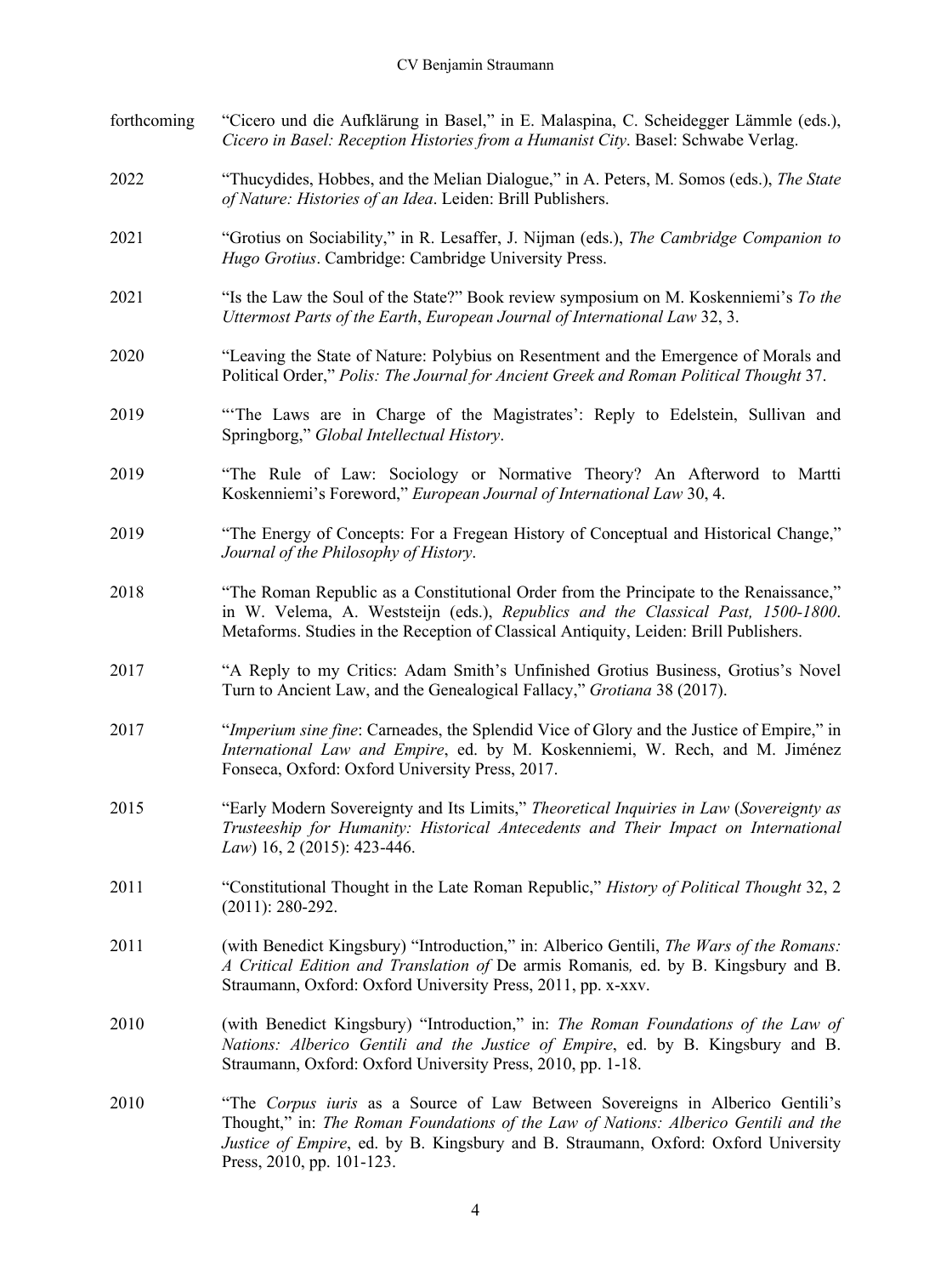| 2010           | (with Benedict Kingsbury) "The State of Nature and Commercial Sociability in Early<br>Modern International Legal Thought," Grotiana 31 (2010): 1-22. [adaptation of our 2010<br>contribution to The Philosophy of International Law, OUP 2010]                                                                                                                                                                      |
|----------------|---------------------------------------------------------------------------------------------------------------------------------------------------------------------------------------------------------------------------------------------------------------------------------------------------------------------------------------------------------------------------------------------------------------------|
| 2010           | (with Lauren Benton) "Acquiring Empire by Law. From Roman Doctrine to Early<br>Modern European Practice," Law and History Review 28, 1 (February 2010): 1-38.                                                                                                                                                                                                                                                       |
| 2010           | (with Benedict Kingsbury) "State of Nature versus Commercial Sociability as the Basis of<br>International Law: Reflections on the Roman Foundations and Current Interpretations of<br>the International Political and Legal Thought of Grotius, Hobbes, and Pufendorf," in: The<br>Philosophy of International Law, ed. by Samantha Besson and John Tasioulas, Oxford:<br>Oxford University Press, 2010, pp. 33-51. |
| 2009           | "Is Modern Liberty Ancient? Roman Remedies and Natural Rights in Hugo Grotius"<br>Early Works on Natural Law," Law and History Review 27, 1 (Spring 2009): 55-85.                                                                                                                                                                                                                                                   |
| 2008           | "The Peace of Westphalia as a Secular Constitution," Constellations 15, no. 2 (2008):<br>173-188.                                                                                                                                                                                                                                                                                                                   |
| 2007           | "Natural Rights and Roman Law in Hugo Grotius's Theses LVI, De iure praedae and<br>Defensio capitis quinti maris liberi," Grotiana New Series 26-28 (2005-2007): 341-365<br>(=H. W. Blom, ed., Property Piracy and Punishment: Hugo Grotius on War and Booty in<br>De iure praedae: Concepts and Contexts, Leiden: Brill, 2009, pp. 341-365).                                                                       |
| 2006           | "Ancient Caesarian Lawyers' in a State of Nature: Roman Tradition and Natural Rights<br>in Hugo Grotius' De iure praedae," Political Theory 34, no. 3 (2006): 328-350 (reprinted<br>in Larry May and Emily McGill, eds., Grotius and Law, Burlington, VT and Farnham,<br>Surrey: Ashgate, 2014).                                                                                                                    |
| 2006           | "The Right to Punish as a Just Cause of War in Hugo Grotius' Natural Law," Studies in<br>Ethics<br>(February<br>History<br>$\sigma f$<br>$2006$ :<br>$1-20.$<br>the<br>2<br>http://www.historyofethics.org/022006/022006Straumann.shtml                                                                                                                                                                             |
| 2004           | "Appetitus societatis and oikeiosis: Hugo Grotius' Ciceronian Argument for Natural Law<br>and Just War," Grotiana 24/25 (2003/2004): 41-66.                                                                                                                                                                                                                                                                         |
| <b>Reviews</b> |                                                                                                                                                                                                                                                                                                                                                                                                                     |
| forthcoming    | Malcolm Schofield, Cicero: Political Philosophy (Oxford: Oxford University Press,<br>2021), Gnomon. Kritische Zeitschrift für die gesamte Klassische Altertumswissenschaft.                                                                                                                                                                                                                                         |
| 2017           | "Roman Ideas on the Loose," Review essay for book forum on David Armitage, Civil<br>Wars (Penguin, 2016), Critical Analysis of Law 4.2 (2017): 141-151.                                                                                                                                                                                                                                                             |
| 2015           | Annie Allély, La déclaration d'hostis sous la République romaine (Bordeaux: Ausonius<br>Editions, 2012), Klio. Beiträge zur Alten Geschichte 97, 1 (2015): 364-367.                                                                                                                                                                                                                                                 |
| 2015           | Gregory K. Golden, Crisis Management during the Roman Republic: The Role of<br>Political Institutions in Emergencies (Cambridge: Cambridge University Press, 2013),<br>Classical Philology 110, 2 (2015): 168-173.                                                                                                                                                                                                  |
| 2014           | Peter Garnsey, Penser la propriété. De l'Antiquité jusqu'à l'ère des revolutions (Paris:<br>Les Belles Lettres, 2013), The Classical Review 64, 2 (October, 2014): 620-622.                                                                                                                                                                                                                                         |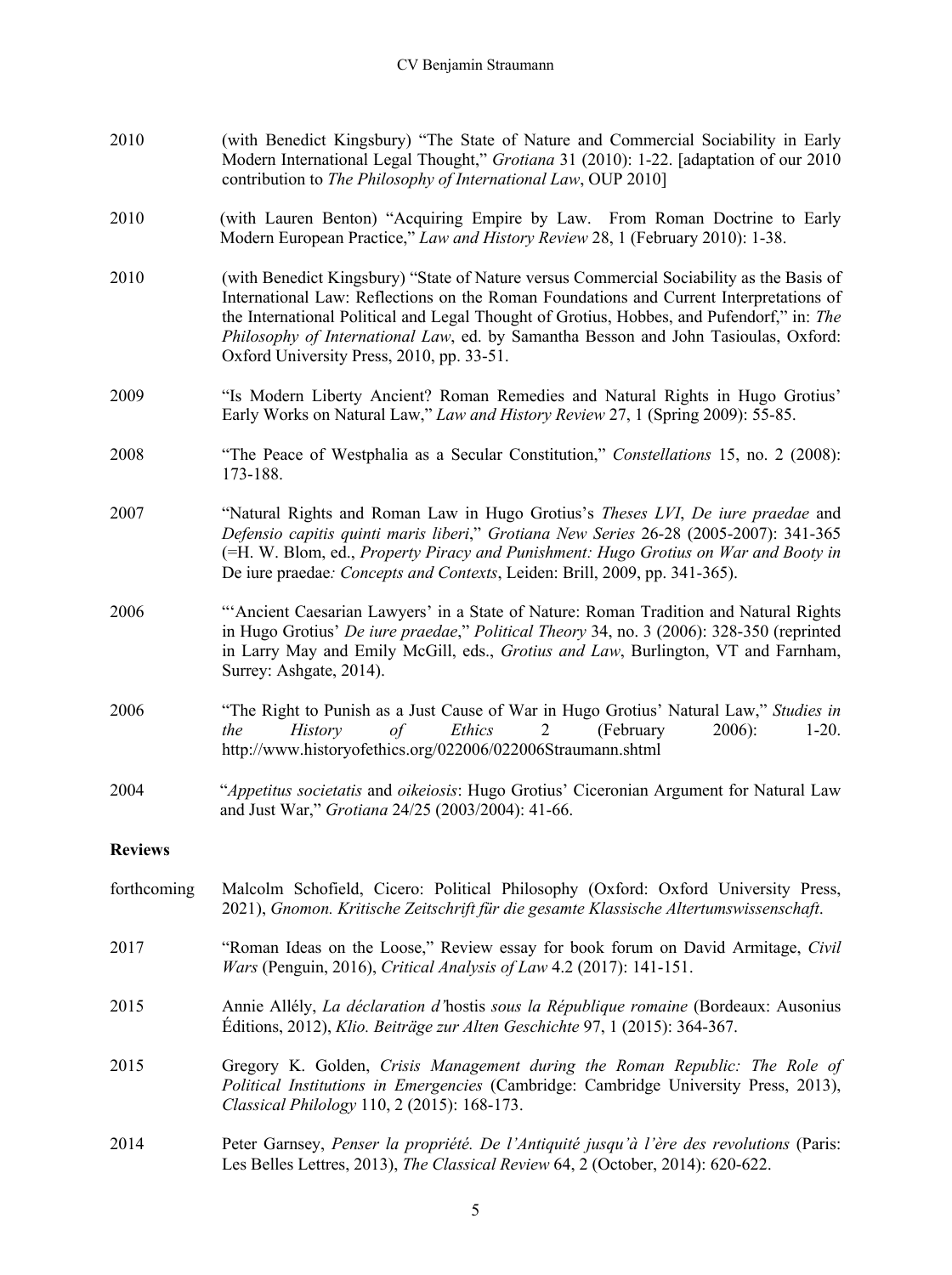| 2013 | H. Beck, A. Duplá, F. Pina Polo (edd.), Consuls and Res Publica. Holding High Office in<br><i>the Roman Republic</i> (Cambridge: Cambridge University Press, 2011), and F. Pina Polo,<br>The Consul at Rome. The Civil Functions of the Consuls in the Roman Republic<br>(Cambridge: Cambridge University Press, 2011), The Classical Review 63, 1 (April<br>2013). |
|------|---------------------------------------------------------------------------------------------------------------------------------------------------------------------------------------------------------------------------------------------------------------------------------------------------------------------------------------------------------------------|
| 2010 | Dean Hammer, Roman Political Thought and the Modern Theoretical Imagination<br>(Norman: University of Oklahoma Press, 2008), <i>Perspectives on Politics</i> 8, 2 (June 2010),<br>pp. 660-662.                                                                                                                                                                      |
| 2009 | Sabine MacCormack, On the Wings of Time. Rome, the Incas, Spain, and Peru (Princeton:<br>Princeton University Press, 2007), International Journal of the Classical Tradition 16, 1<br>$(2009)$ , pp. 129-134.                                                                                                                                                       |
| 2008 | Wilfried Nippel, Antike oder moderne Freiheit? Die Begründung der Demokratie in<br>Athen und in der Neuzeit (Frankfurt a. M.: Fischer, 2008), Bryn Mawr Classical Review<br>2008.10.31.                                                                                                                                                                             |
| 2007 | "Ius erat in armis: The Roman and Spanish Empires and Their Discontents,"<br>International Journal of the Classical Tradition 13, 4 (2007), pp. 597-607. [Review Essay<br>on Lupher, David. Romans in a New World: Classical Models in Sixteenth-Century<br>Spanish America. Ann Arbor: Michigan University Press, 2003.]                                           |

### **Encyclopedia entries et al.**

| forthcoming | "Constitutions, classification of," "Mixed government," "Salus populi," in: The<br>Cambridge Dictionary of Political Thought, ed. by Terence Ball, Cary Nederman et al.                                                                                                                                                                                                                                                                                                                                                                                                                                                                                                                                                                                              |
|-------------|----------------------------------------------------------------------------------------------------------------------------------------------------------------------------------------------------------------------------------------------------------------------------------------------------------------------------------------------------------------------------------------------------------------------------------------------------------------------------------------------------------------------------------------------------------------------------------------------------------------------------------------------------------------------------------------------------------------------------------------------------------------------|
| 2013        | "ius Latii," "stipulatio," "ususfructus," in: Blackwell Encyclopaedia of Ancient History,<br>ed. by R. Bagnall et al.                                                                                                                                                                                                                                                                                                                                                                                                                                                                                                                                                                                                                                                |
| 2009        | "Rome. I. D. 2.-5. E. 1.-2., 4.-5.," in: Brill's New Pauly. Encyclopaedia of the Ancient<br>World, Classical Tradition, Volume IV (Oly-Rul), ed. by Manfred Landfester in<br>association with Hubert Cancik and Helmuth Schneider. Leiden-Boston: Brill Academic<br>Publishers, 2009. Coll. 1167-1183. [English edition of my 2002 article in <i>Der Neue</i><br>Pauly.]                                                                                                                                                                                                                                                                                                                                                                                             |
| 2002        | "Rom. I. Geschichte und Deutung. D. Die Auseinandersetzung mit Rom in Kultur und<br>Wissenschaft, 2.-5. E. Rom-Idee; Rom als Argument, 1.-2., 4.-5.," in: <i>Der Neue Pauly</i> .<br>Enzyklopädie der Antike, ed. by Manfred Landfester, in association with Hubert Cancik<br>and Helmuth Schneider, Rezeptions- und Wissenschaftsgeschichte, Band XV/2, Pae-Sch,<br>Stuttgart & Weimar: J.B. Metzler 2002, pp. 863-879.<br>$\alpha$ Iz 11 1 $\alpha$ is $\alpha$ is $\alpha$ if $\alpha$ is $\alpha$ if $\alpha$ is $\alpha$ if $\alpha$ is $\alpha$ if $\alpha$ is $\alpha$ if $\alpha$ is $\alpha$ if $\alpha$ is $\alpha$ if $\alpha$ is $\alpha$ if $\alpha$ is $\alpha$ if $\alpha$ is $\alpha$ if $\alpha$ is $\alpha$ if $\alpha$ is $\alpha$ if $\alpha$ is |

*Review*: C. Kallendorf, "*Rezeptionsgeschichte* Comes of Age: *Der Neue Pauly* and the Classical Tradition, II," *International Journal of the Classical Tradition* 11, no. 2 (2004), p. 298.

# **INVITED PAPERS AND LECTURES**

"Cicero on absolute rule." Invited paper, conference on "Absolutism", University of Toronto School of Law, Fall 2022.

"Gerechtigkeit ohne Rechte? Zu den antiken Ursprüngen der Grund- und Menschenrechte", ZAZH-Ringvorlesung, University of Zurich, KOL-G-201 (Aula), April 12, 2022.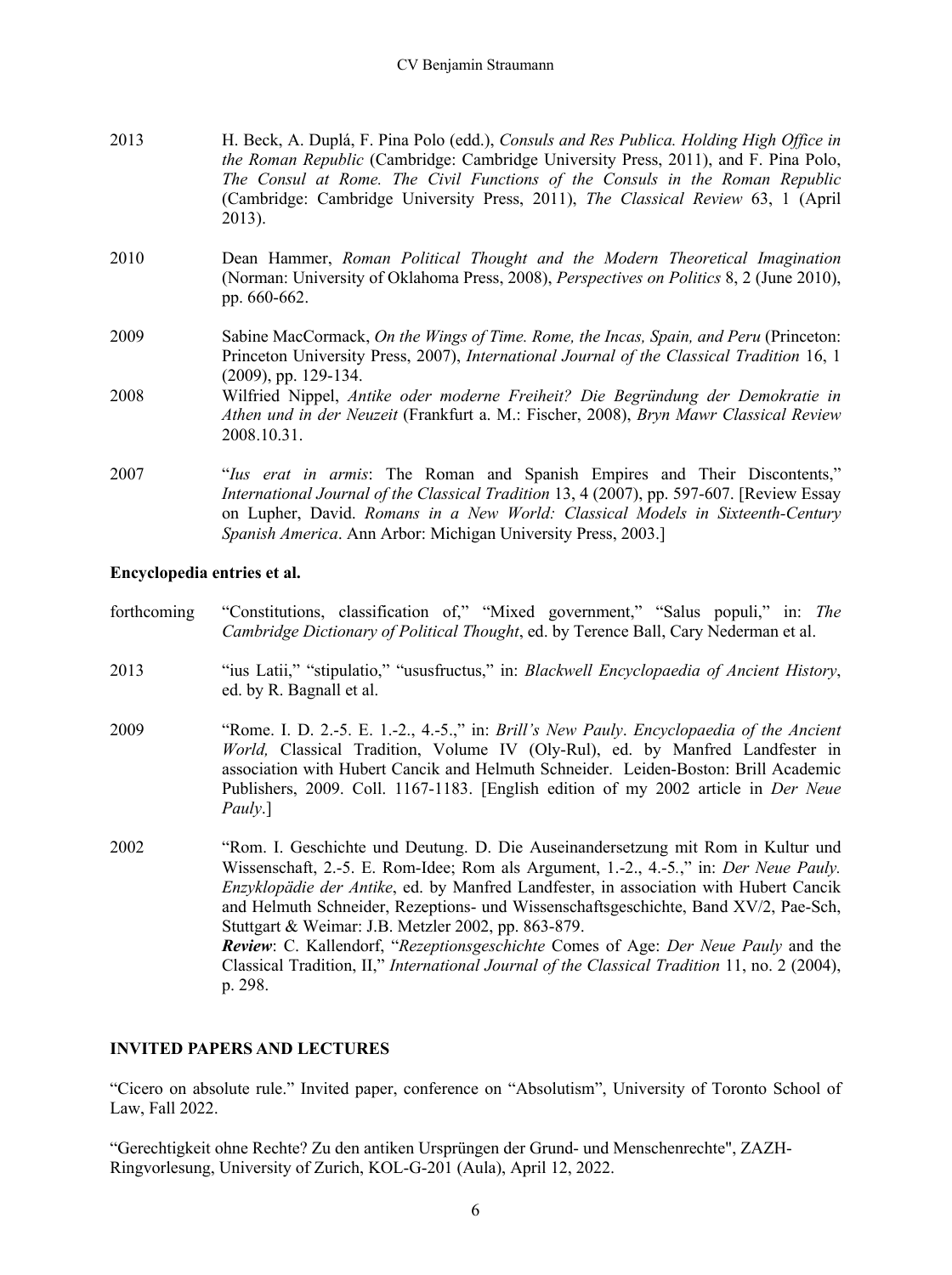"Roman Rights Talk: Subjective Rights in Cicero and Livy" (paper co-authored with Dan Edelstein), Yale Political Theory Workshop, Yale University, March 29, 2022.

"The Rule of Merit and the Merit of Rules," Oxford Political Thought Seminar, Oxford University, New College, Lecture Room 6 or Zoom, March 4, 2022.

"Republican Justice." Invited paper, Republicanism symposium, University of Baltimore, October 7-9, 2021.

"Hobbes' Thucydides and the Melian Dialogue." Princeton Political Philosophy Colloquium, Princeton University, February 4, 2021.

"Die Bedeutung der Antike für die Verfassung der Vereinigten Staaten von Amerika." Inaugural lecture, University of Zurich, October 28, 2019.

"Cicero und die Aufklärung." Invited paper, conference "Cicero und Basel", University of Basel, October 3-4, 2019.

"Leaving the State of Nature: Polybius on Resentment and the Emergence of Morals and Political Order." Invited paper, Political Philosophy Colloquium, Department of Philosophy, University of Zurich, October 2, 2019.

"Thucydides, Hobbes, and the Melian Dialogue." Author workshop "The State of Nature", Max-Planck-Institut für ausländisches öffentliches Recht und Völkerrecht, Harnack-Haus, Berlin, July 8, 2019.

"Roman Political Justice and the Framing of the US Constitution." Invited paper, conference "Political Meritocracy in Comparative Historical Perspective." Invited paper, Harvard Global Institute, Harvard Center, Shanghai (China), March 16-17, 2019.

"The Energy of Concepts: For a Fregean History of Conceptual and Historical Change." History and Theory of International Law workshop, NYU Law School, January 22, 2019.

"The Just City: The Ciceronian Conception of Justice and its Reception in the Western Tradition." Classics Department, New York University, September 7, 2018.

"Polybius on the State of Nature and the Possibility of Political Order." Invited paper, Ethics and Politics, Ancient and Modern Workshop, Professor Josiah Ober, Stanford University, May 4, 2017.

"Jean Bodin on the Late Roman Republic and Constitutional Government." Invited paper, European History Colloquium, Professor Peter Stacey, UCLA, November 3, 2016.

"Die athenische Demokratie und ihre Kritiker." Presentation at the University of Bern (Switzerland), September 27, 2016.

"Conceptual Change in the History of Political Thought." Keynote address, Conference "Conceptual Change in History," University of Helsinki (Finland), September 23, 2016.

"Early Modern Sovereignty and Its Limits." Invited paper, International Conference "Sovereignty as Trusteeship for Humanity. Historical Antecedents and their Impact on International Law," Cegla Center for Interdisciplinary Research of the Law, Tel Aviv University School of Law, Tel Aviv (Israel), June 16- 17, 2014.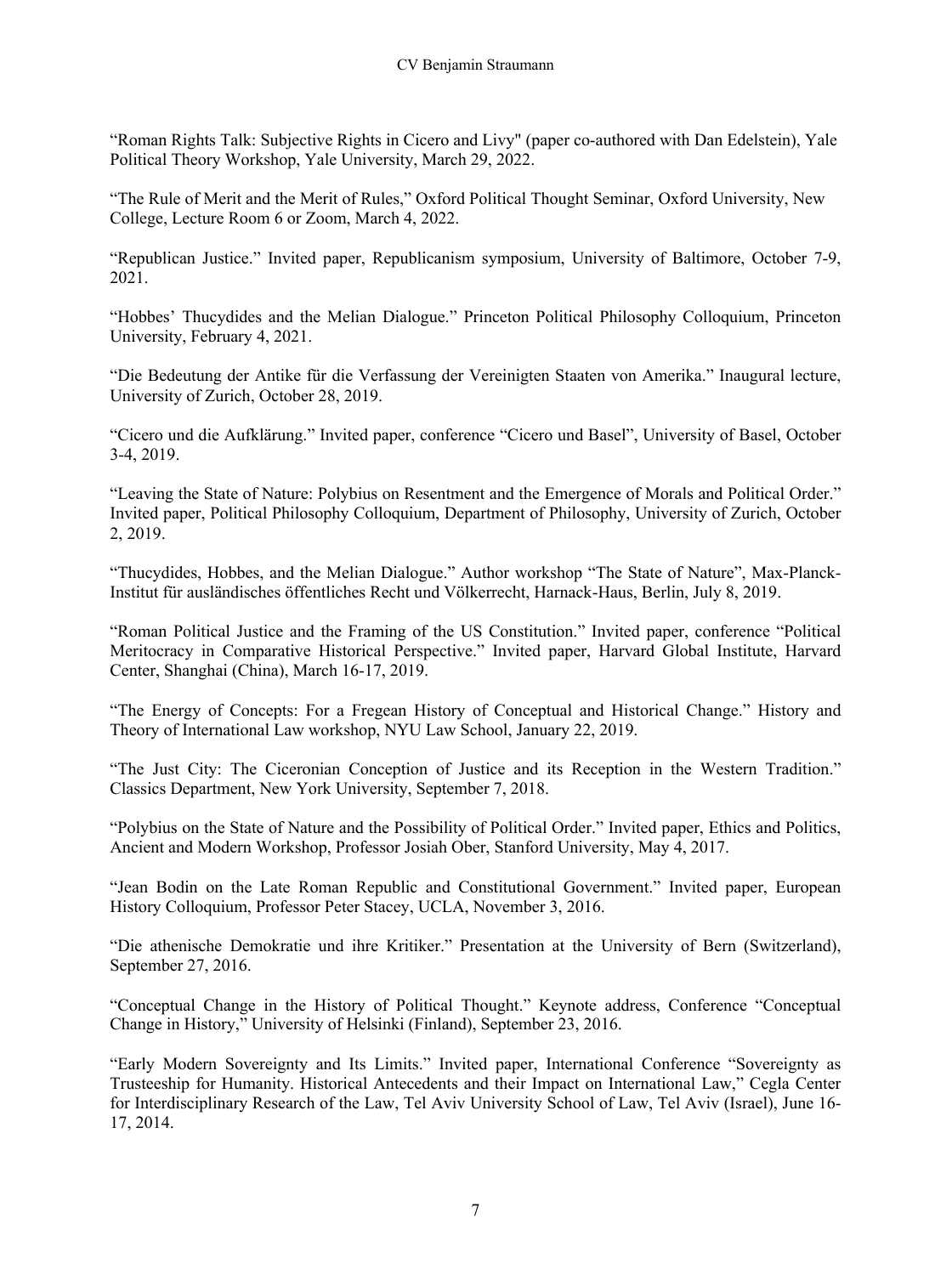"*Imperium sine fine*: Carneades and the Justice of Empire." Invited paper, Working Group on International Law and Empire, Finnish Institute, Berlin (Germany), April 7-9, 2014.

"The Roman Republican Constitution from the Principate to the Renaissance." Invited paper, Conference "Imagining the Ancients. Republics and the Classical Past, 1500-1800," Royal Netherlands Institute in Rome (Italy), November 14-15, 2013.

"International law and empire." Invited paper, Working Group on International Law and Empire, Erik Castrén Institute of International Law and Human Rights, University of Helsinki (Finland), April 15-16, 2013.

"Hugo Grotius' State of Nature." Invited lecture, Department of Law, European University Institute (EUI), Florence (Italy), March 11, 2013.

"The Crisis of the Late Roman Republic and the Roman Concept of Constitution." Invited lecture, History Department, University of Berne (Switzerland), March 7, 2013.

"The Crisis of the Late Roman Republic and the Roman Concept of Constitution." Invited lecture, History Department, University of Basel (Switzerland), March 5, 2013.

"Constitutional Thought in the Late Roman Republic." Delivered at the 2011 meeting of the Association of Ancient Historians (AAH), Mercyhurst College, Erie, PA, May 7, 2011.

"Roman Laws and Roman Wars." Delivered at the Convegno XIV Giornata Gentiliana, Centro Internazionale Studi Gentiliani, San Ginesio, Italy, September 25, 2010.

"The Idea of the State of Nature in the History of Political Thought." Delivered at the book launch of *The Philosophy of International Law*, ed. by S. Besson and J. Tasioulas, Oxford: Oxford University Press, 2010, New York University, School of Law, April 15, 2010.

"The *Corpus iuris civilis* as a Source of Law Between Sovereigns." Delivered at the Cambridge Seminar in the History of Political Thought and Intellectual History (convenor: Istvan Hont), Cambridge University, King's College, Cambridge, UK, October 26, 2009.

"Constitutional Thought in the Late Roman Republic." Delivered at the Fifth Ernst Cassirer Summer School on "Dictatorship: Ancient and Modern," convened by Wilfried Nippel, Helsinki Collegium for Advanced Studies, Helsinki, Finland, August 20, 2009.

"Law Between Sovereigns: From Roman Imperialism to the Law of Nations." Delivered at the conference on "Republic and Empire: Rethinking the Categories," convened by Jean Cohen, Columbia University, Society of Fellows, Department of Political Science, April 3, 2009.

"Emergency Powers in the Constitution of the Late Roman Republic." Delivered at the Department of Classics Workshop (with Michael Peachin, Joy Connolly, David Levene), New York University, April 25, 2008.

"Acquiring Sovereignty Under the Law of Nations." Delivered at the Legal History Colloquium (presented with co-author Lauren Benton), New York University, School of Law, March 26, 2008.

"The *Corpus iuris civilis* as a Source of Law Between Sovereigns." Delivered at the Conference on "A Just Empire? Rome's Legal Legacy and the Justification of War and Empire in International Law," panel with Clifford Ando (University of Chicago) and John Richardson (University of Edinburgh), New York University, School of Law, March 14, 2008.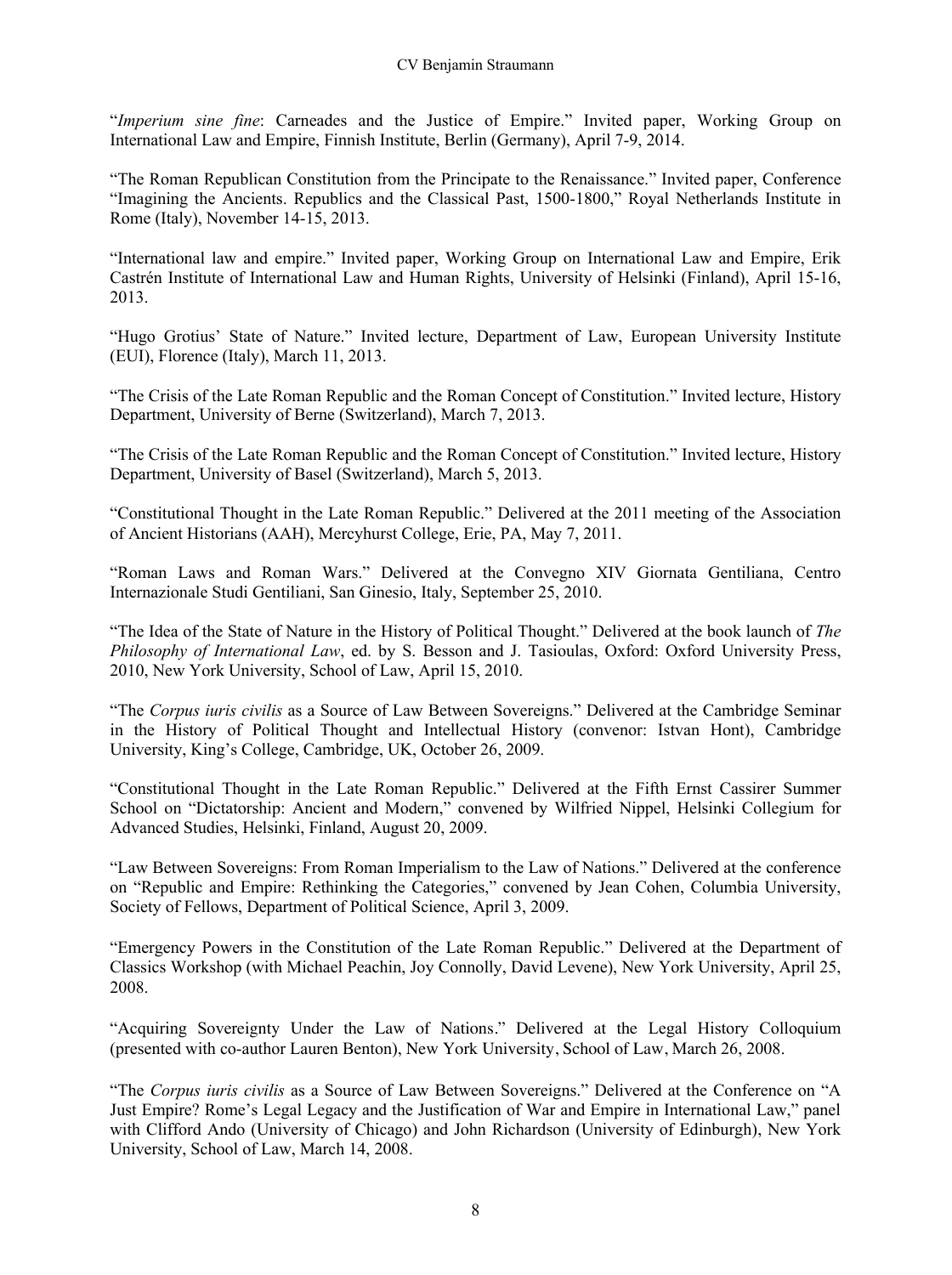"The Peace of Westphalia (1648): a Secular Constitution?" Delivered at the workshop on "Religion in a Post-secular Age: Private or Public? Approaches and Perspectives," Central European University, Budapest, Hungary, February 1, 2007.

"Is Modern Liberty Ancient?" Delivered at the Global Fellows Forum (commentators: Leslie Green, Roderick Hills, Jr.), Hauser Global Law School Program, New York University, School of Law, November 15, 2006.

"Comments on Diego Panizza's paper on Gentili." Comments on Professor Diego Panizza's paper "Political Theory and Jurisprudence in Gentili's *De iure belli*," delivered at the Program in the History and Theory of International Law workshop, New York University, School of Law, October 17, 2005.

"The Classical Foundations of *De iure praedae*." Delivered at the conference on "Piracy, Property, Punishment. Hugo Grotius and *De iure praedae*," Netherlands Institute for Advanced Study (NIAS), Wassenaar, Netherlands, June 11, 2005.

"Grotius' Concept of the State of Nature and its Implications for Natural Rights." Delivered at the Program in the History and Theory of International Law workshop on "Law, Rights, and Violence" (commentator: David Armitage), New York University, School of Law, April 27, 2005.

"Classical Foundations of Hugo Grotius' *De iure belli ac pacis*." Delivered at the Columbia Colloquium on Political Theory (commentator: Jeremy Waldron), Center for Law and Philosophy, Columbia University, School of Law, April 19, 2004.

"Classical Antiquity as a Source of Hugo Grotius' Early Modern Natural Law." Delivered at the Colloquium in Classics, Columbia University, Department of Classics, April 8, 2003.

### **TEACHING EXPERIENCE**

#### **University of Zurich**

MA-Seminar: "Ideen und Institutionen in der Geschichte"

Lecture class: "Die gerechte Stadt: Die politischen Ideen der Antike"

MA-Kolloquium: "Wohin mit der Geschichte? Neue Ansätze in der Geschichtsschreibung"

Proseminar 3: "Methoden und Theorie der Geschichtsschreibung"

118 Aufbaumodul II: "Cäsarismus: Von Cäsar zu Napoleon III"

Guest lectures: "Antike Staatlichkeit und ihre Rezeption: Antike und moderne Freiheit"

Colloquium: "Antike Staatlichkeit und ihre Rezeption: Idealstaat ohne Verfassung?"

Teaching Assistant (Spring 2000)

#### **New York University**

History lecture course V57.0538: "The Ideal State: History of Classical Political and Constitutional Thought"

Topics in World History lecture course V57.0830.001: "Europe in the World, 1400-1800"